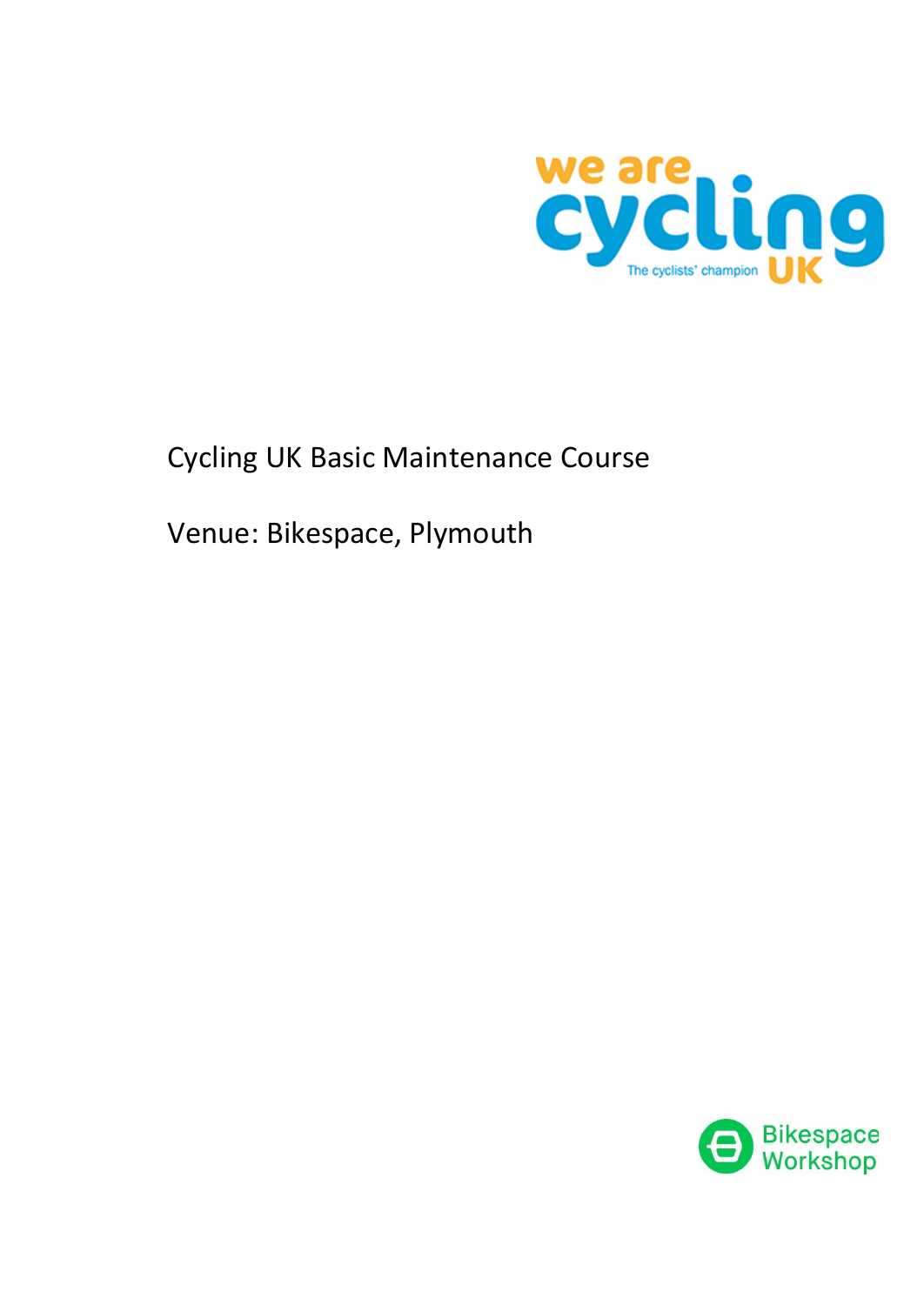

# **Cycling Basic Maintenance Course**

# **Bikespace Training Centre Information Pack**

Course timings: 09:00 – 16:00 Congratulations for booking onto the Cycling UK Basic Maintenance Course. Covering ride based repairs and pre-ride checks every rider should know, using essential trail tools.

One of the reasons we all go cycling is to have fun. Cycling UK's aim is to make this course fun whilst providing an excellent learning environment for you.

If you have any further questions about the course, please contact Bikespace or Cycling UK.

| Contents<br>In this booklet you'll find information on: |            |  |
|---------------------------------------------------------|------------|--|
| The venue                                               | Page 3     |  |
| <b>Basic Maintenance Course</b>                         | Page 4     |  |
| Programme and course content                            | Page $5+6$ |  |
| Course requirements                                     | Page 7     |  |
| <b>Directions</b>                                       | Page 8     |  |

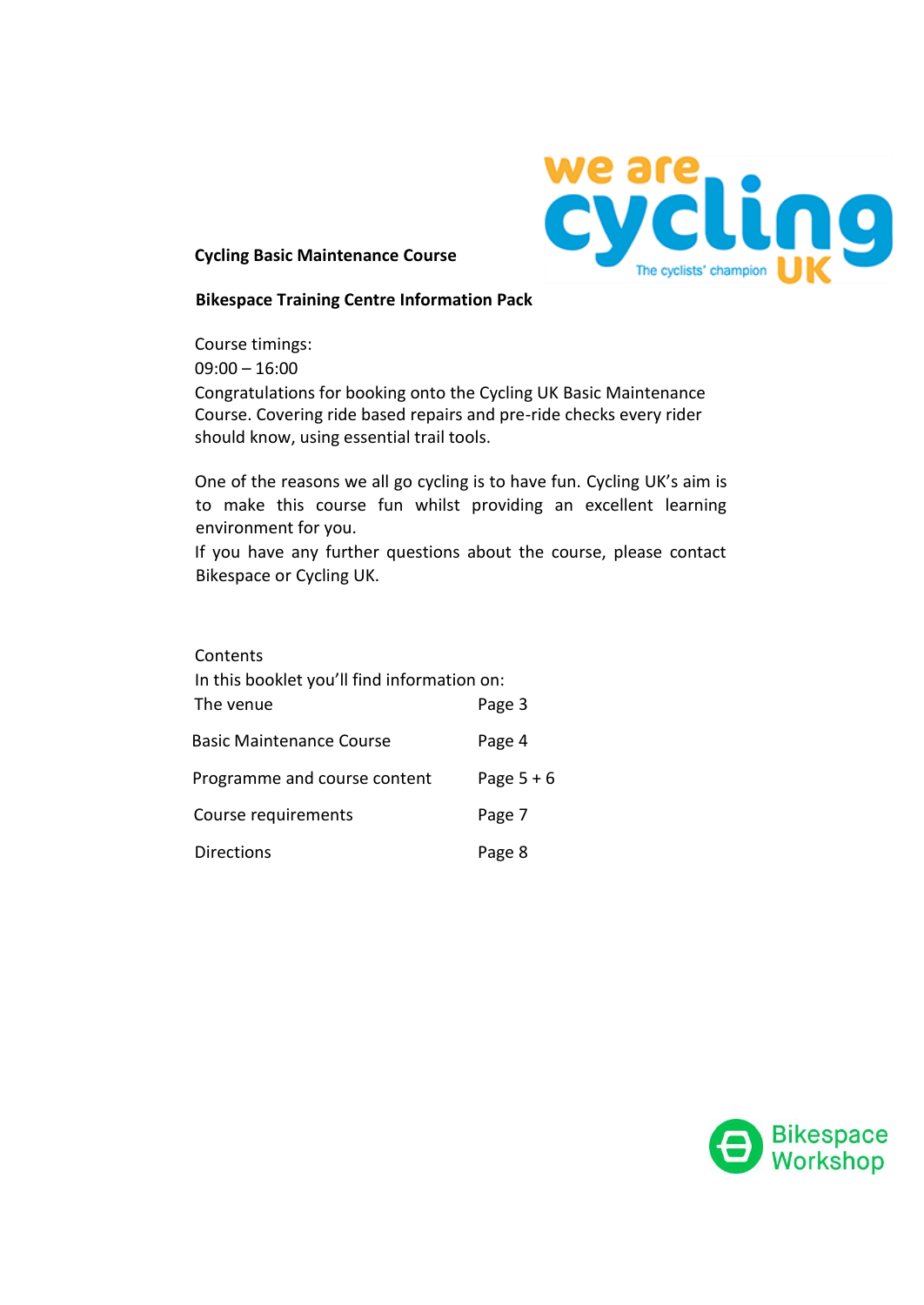

# **The Venue**

The course will be run at Bikespace, a training Centre professionally equipped to deliver Cycling UK training courses.

Positioned in Devonport Bikespace is both accessible and able to provide great learning environments for the multitude of courses we provide here.

#### **On arrival at Bikespace**

Enclosed are directions to the venue. On arrival, bring your bike inside with you and come in for tea and coffee. If you are driving please park on New Passage Hill. Address: Bikespace CIC, Unit 7 Riverside Business Park, New Passage Hill, Devonport, Plymouth PL1 4SN

Tel: 01752 500211 Please use this number in case of emergency during the course.

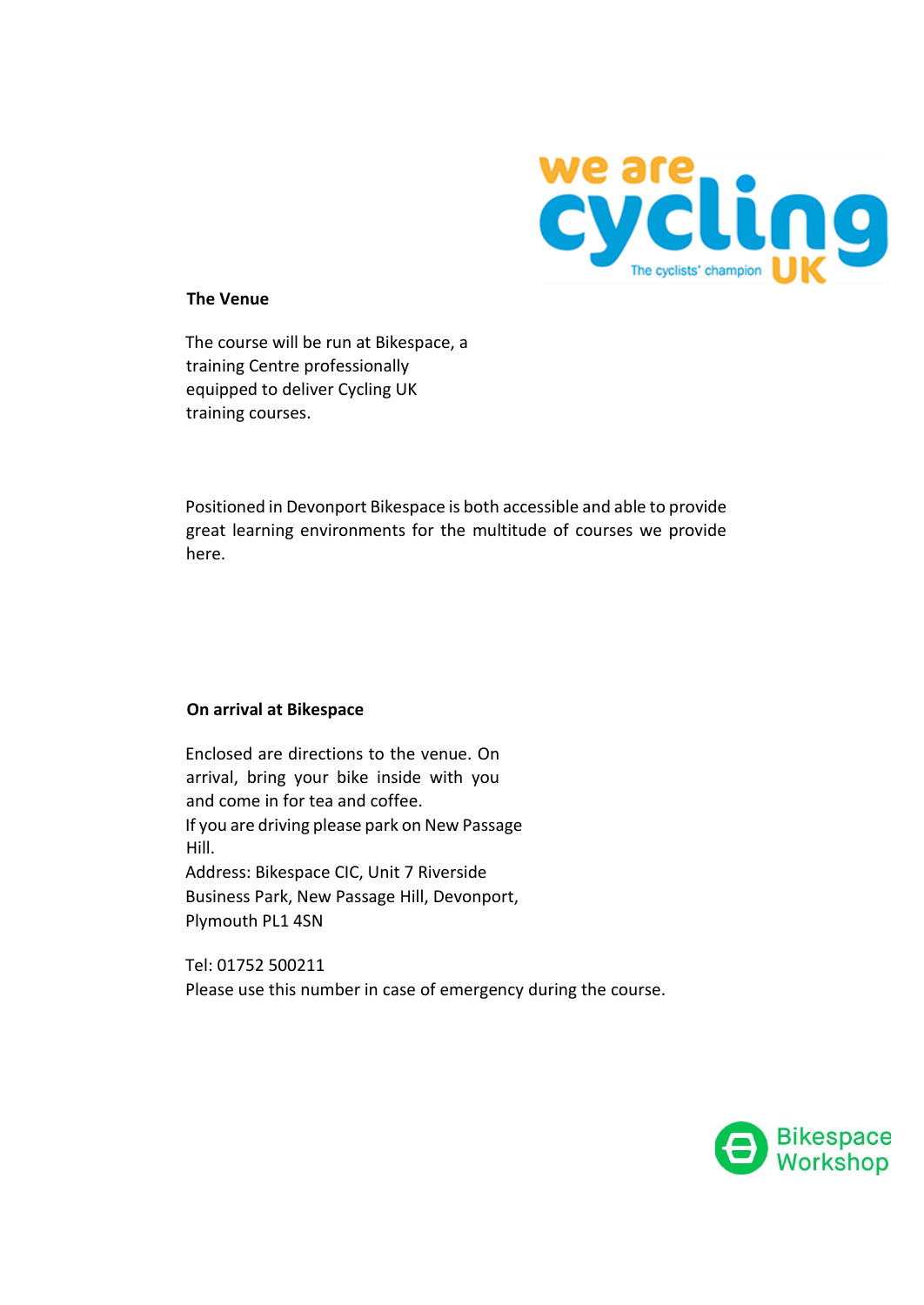

#### **Basic Maintenance Course**

Covering ride based repairs and pre-ride checks every rider should know, using essential trail tools, this course is adapted to make sure it fits your level of confidence and experience.

#### **Course content**

•Personal safety, tool and chemical handling

- •Tools, lubricants and aids
- •Degrease, clean and lubricate
- •Pre-ride equipment check
- •Righty tighty and how tight is tight? the torque wrench
- •Brakes cable adjustment, disc pad and v-brake block adjustment and replacement
- •Gears indexing, cable adjustment, limit adjustment
- •Transmission chain repair and replacement
- •Headset aheadset adjustment
- •Wheels punctures, tyre repair
- •Emergency repairs what to do when....

#### **Entry Requirements**

To attend this course, you should have previously picked up a spanner and tried to work out what might be wrong and what you want to do to fix it? You will need to be willing to 'get your hands dirty'.

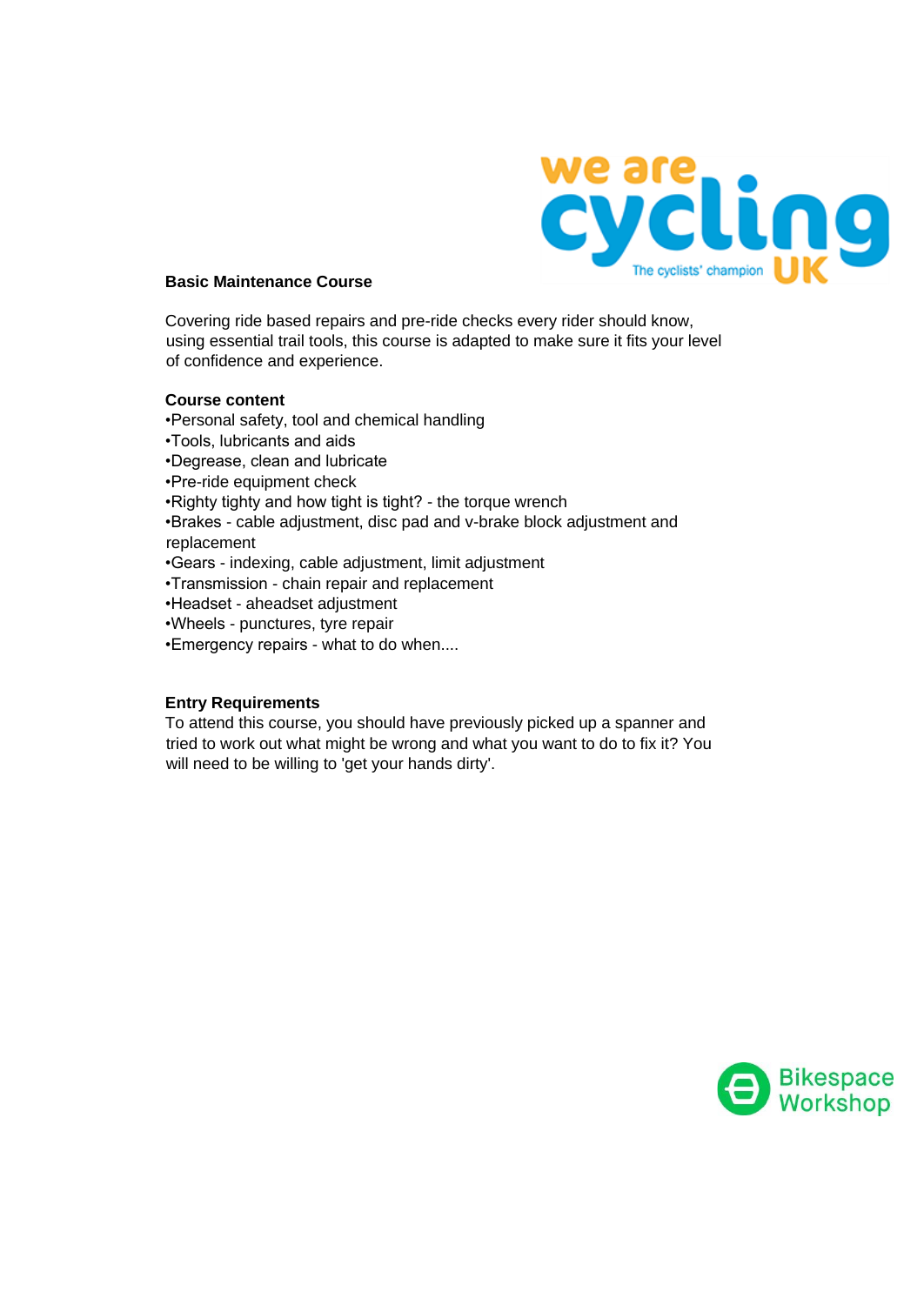

# **Programme**

The outline program for the course is defined below. Times and running order may vary according to the needs of the group.

| <b>Time</b>        | <b>Session</b>                                  | <b>Aims of Session</b>                                                                                                                                                                                                                                                                                            |
|--------------------|-------------------------------------------------|-------------------------------------------------------------------------------------------------------------------------------------------------------------------------------------------------------------------------------------------------------------------------------------------------------------------|
| 09:00              | <b>Introductions</b><br>with<br>Tea and Coffee  | Introduction to tutors and other course candidates<br>Explanation of course.<br>Outline, discussion and modification as appropriate, of<br>course content.                                                                                                                                                        |
| $09:30 -$<br>09:45 | Road and Trailside<br>Maintenance<br>principles | To demonstrate an understanding of the principles<br>involved in maintenance and repair.                                                                                                                                                                                                                          |
| $09:45 -$<br>10:15 | <b>Using Tools</b>                              | To be familiar with and able to use the tools you will<br>require for maintenance and repair.                                                                                                                                                                                                                     |
| $10:15 -$<br>10:45 | <b>Identifying Faults</b>                       | To be able to identify faults and judge whether they<br>are repairable within your competence.                                                                                                                                                                                                                    |
| $11:00 -$<br>12:30 | <b>Undertake Repairs</b>                        | To be able to:<br>Adjust and correctly and safely tighten quick releases.<br>Safely tighten and loosen wheel nuts.<br>Safely adjust cable brakes using barrel adjusters and<br>cable adjustment.<br>Safely centre rim brakes and disc callipers.<br>Safely identify worn and replace brake pads on rim<br>brakes. |
| $12:30 -$<br>13:00 | Lunch                                           |                                                                                                                                                                                                                                                                                                                   |

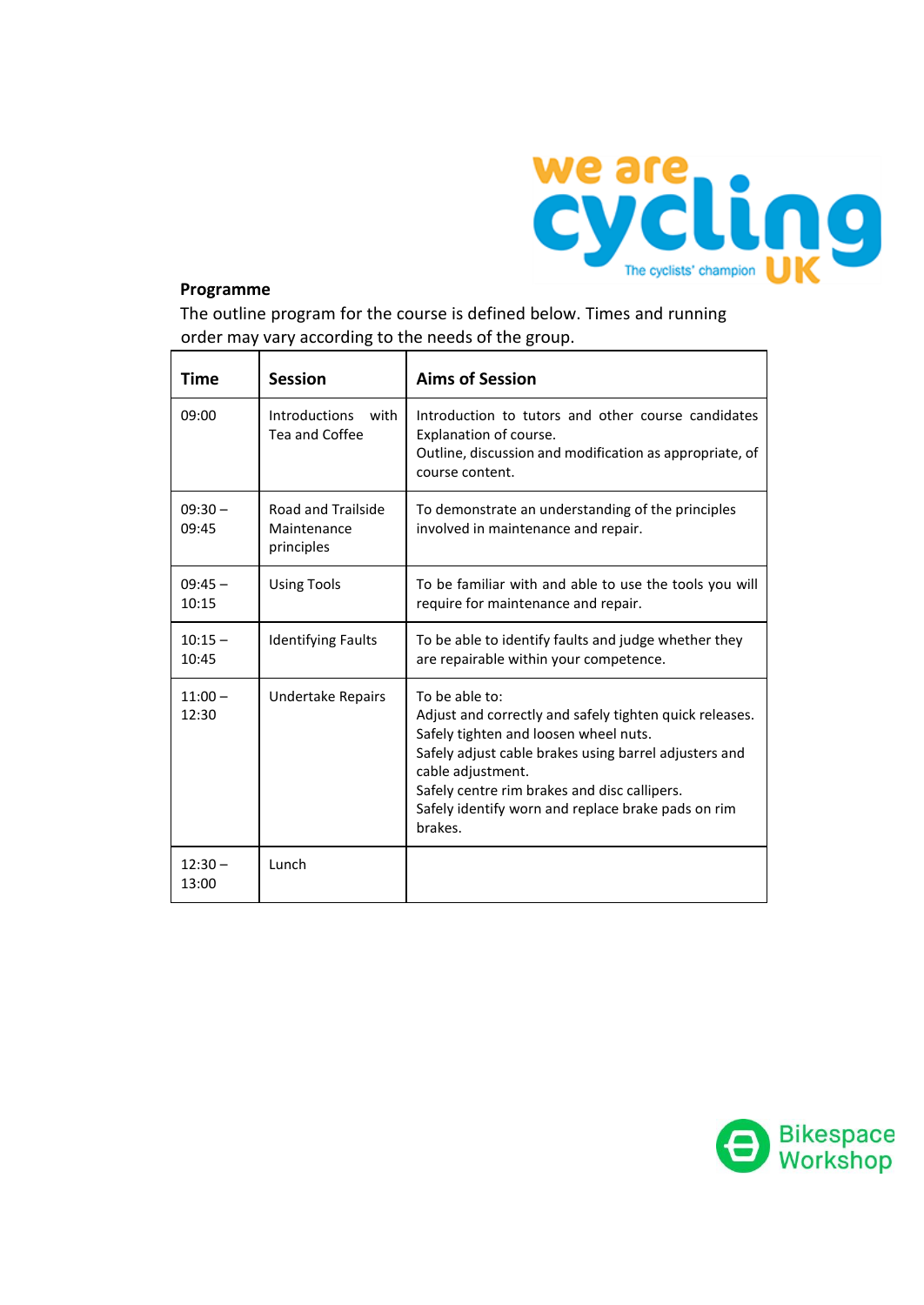

# **Programme**

The outline program for the course is defined below. Times and running order may vary according to the needs of the group.

| Time               | <b>Session</b>    | <b>Aims of Session</b>                                                                                                                                                                                                                                                                                                                                                                                                                               |
|--------------------|-------------------|------------------------------------------------------------------------------------------------------------------------------------------------------------------------------------------------------------------------------------------------------------------------------------------------------------------------------------------------------------------------------------------------------------------------------------------------------|
| $13:00 -$<br>15:30 | Undertake Repairs | To be able to:<br>Adjust gear indexing using barrel adjusters and<br>cable adjustment.<br>Adjust gear mech limit screws.<br>Rejoin a broken chain.<br>Safely fit bar end plugs.<br>Safely adjust a threadless headset.<br>Repair a puncture.<br>Check tyres for cuts and use a tyre boot to enable a<br>cut tyre to be used.<br>Remove and replace tyres and inner tubes.<br>Have a concept of potential trailside repairs, tools<br>and techniques. |
| $15:30 -$<br>16:00 | Review            | To discuss and review what has been achieved on<br>the course.                                                                                                                                                                                                                                                                                                                                                                                       |
| 16:00              | Finish            |                                                                                                                                                                                                                                                                                                                                                                                                                                                      |

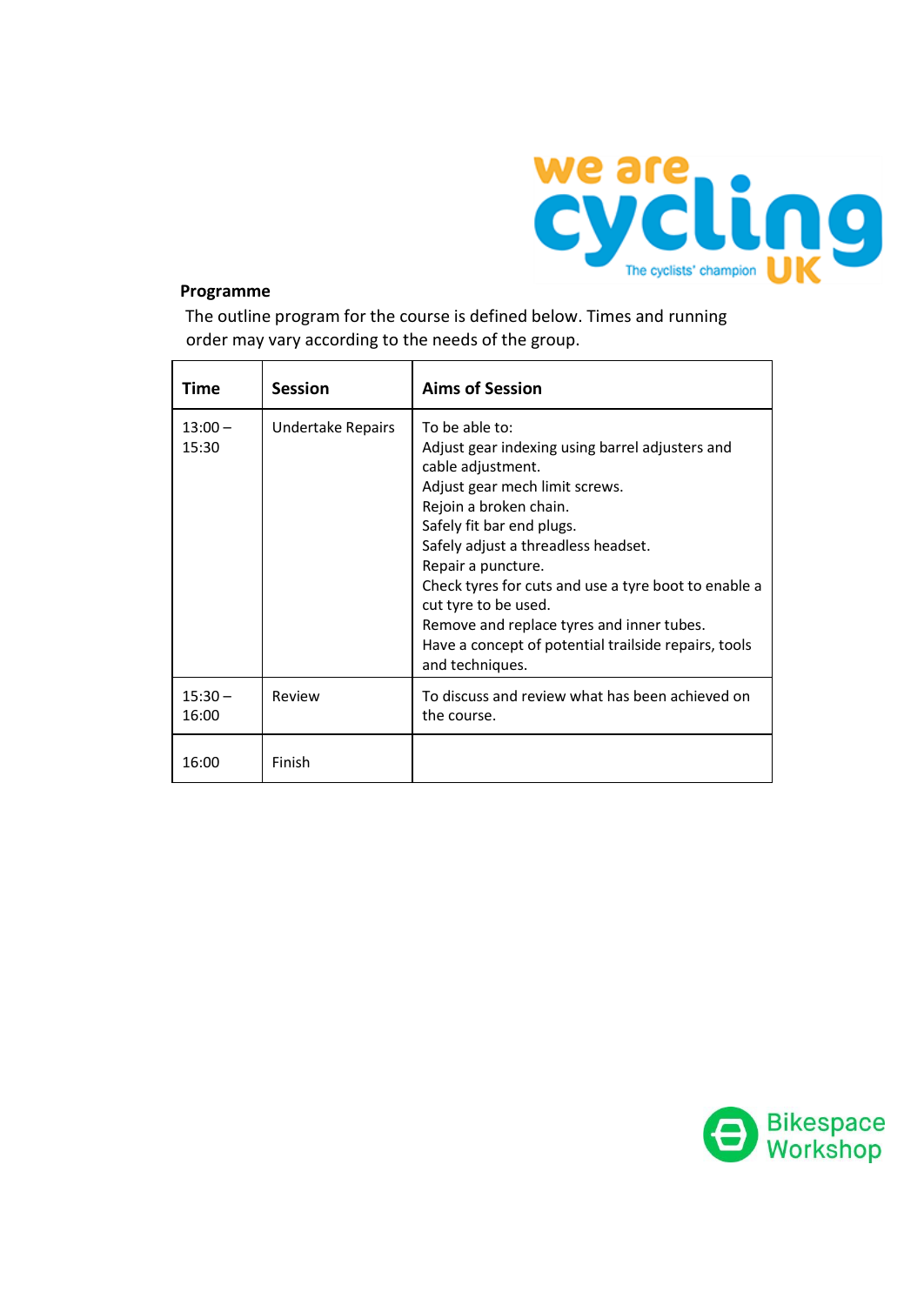

#### **Kit requirements**

In order to get the most from the course please bring the following with you.

•Lunch or Devonport park cafe is only a five minute walk away •Suitable Clothing. This will include warm clothes that you do not mind getting a little oil and grease on! Footwear should be suitable for the workshop - shoes that are comfortable to walk in and completely cover your feet.

•You don't need to bring a bicycle as we use are own fleet of bikes to provide effective teaching. However you are welcome to bring along your own bike so we can have a look at any differences it may have.

#### **Safety during the course**

Cycling UK wants to ensure your safety during the course. All Cycling UK staff are fully trained in dealing with emergency procedures and there will be a first aider on site during the course.